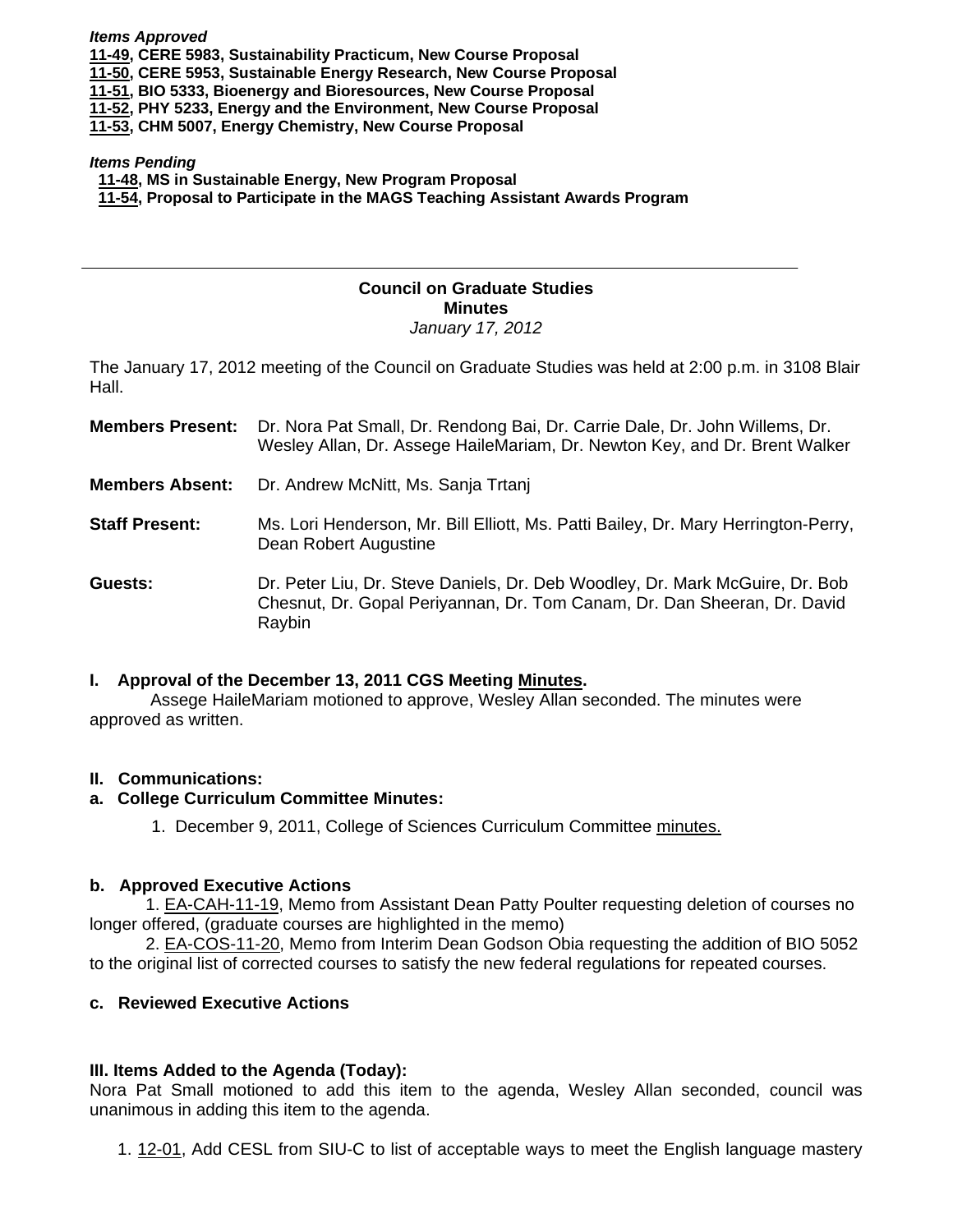<sup>2</sup> requirements for international student admissions

## **IV. Items Acted Upon**

1[. 11-48, M](http://castle.eiu.edu/~eiucgs/currentagendaitems/agenda11-48.pdf)S in Sustainable Energy, New Program Proposal

 Peter Liu presented the proposal and answered questions of the council. Council requested that the item be tabled until the proposed program includes a process for evaluating student knowledge. This item will stay on the agenda for the next meeting.

2[. 11-49, CE](http://castle.eiu.edu/~eiucgs/currentagendaitems/agenda11-49.pdf)RE 5983, Sustainability Practicum, New Course Proposal Peter Liu presented, council voted unanimously to approve with the addition of "demonstrate an understanding of" inserted at the beginning of the sentences in Part II, section b

(0-3-3) Students are engaged in job shadowing of various positions at the Renewable Energy Center and Sustainability Projects at the university, or at an approved facility of energy production and/or research. Prerequisite: Admission to the Master of Science in Sustainable Energy degree program.

[3. 11-50, CE](http://castle.eiu.edu/~eiucgs/currentagendaitems/agenda11-50.pdf)RE 5953, Sustainable Energy Research, New Course Proposal Peter Liu presented, council voted unanimously to approve with the addition of "Prerequisite or Corequisite: TEC 5143 or any other comparable course from the other 10 participating programs"

(0-3-3) Students are engaged in research of energy and sustainability under the guidance of a graduate faculty. (May be repeated. However, only three (3) hours will be applied toward the requirement of the degree.) Prerequisite: Admission to the Master of Science in Sustainable Energy degree program.

4. [11-51, BIO](http://castle.eiu.edu/~eiucgs/currentagendaitems/agenda11-51.pdf) 5333, Bioenergy and Bioresources, New Course Proposal Tom Canam presented, council voted to approve with seven 'yes' and one abstention.

(2-2-3) This course explores the components and properties of algae and plants that make them useful for bioenergy applications. Sustainable production of crops and species is discussed, along with the environmental impact of their growth, harvest and utilization. Prerequisite: Admission to an MS in the College of Sciences or admission to the MS in Sustainable Energy.

[5. 11-52, P](http://castle.eiu.edu/~eiucgs/currentagendaitems/agenda11-52.pdf)HY 5233, Energy and the Environment, New Course Proposal Steve Daniels presented, council voted unanimously to approve

(3-0-3) This course will delve into various forms of energy production for the modern world with emphasis given to the physical principles involved. The environmental consequences of energy use in its various forms will be studied. Renewable sources of energy will be considered as well as fossil fuels and nuclear fuels. Prerequisite: Admission to the Multidisciplinary MS in Sustainable Energy Graduate Program or permission of Physics Department Chair

6. [11-53, C](http://castle.eiu.edu/~eiucgs/currentagendaitems/agenda11-53.pdf)HM 5007, Energy Chemistry, New Course Proposal Mark McGuire presented, council voted to approve with seven 'yes' and one abstention.